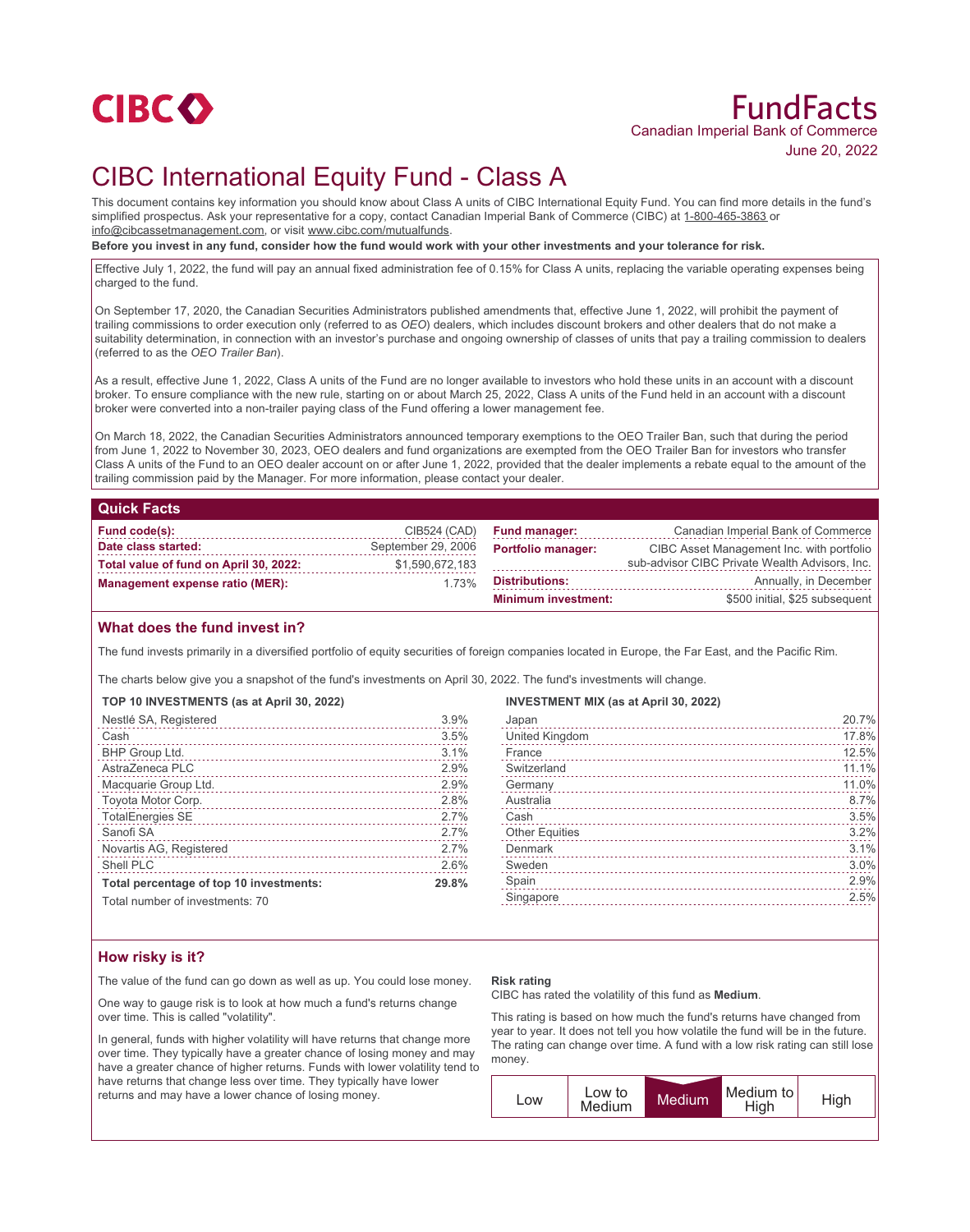## **FundFacts**

For more information about the risk rating, refer to *Investment Risk Classification Methodology* under *Specific Information About Each of the Mutual Funds Described in this Document* in the fund's simplified prospectus. For more information about specific risks that can affect the fund's returns, refer to the simplified prospectus under the section *What are the Risks of Investing in the Fund?* for the fund.

#### **No guarantees**

Like most mutual funds, this fund does not have any guarantees. You may not get back the amount of money you invest.

## **How has the fund performed?**

This section tells you how Class A units of the fund have performed over the past 10 years. Returns are after expenses have been deducted. These expenses reduce the fund's returns.

#### **YEAR-BY-YEAR RETURNS**

This chart shows how Class A units of the fund performed in each of the past 10 calendar years. Class A units dropped in value in 2 of the 10 years. The range of returns and change from year to year can help you assess how risky the fund has been in the past. It does not tell you how the fund will perform in the future.



#### **BEST AND WORST 3-MONTH RETURNS**

This table shows the best and worst returns for Class A units of the fund in a 3-month period over the past 10 calendar years. The best and worst 3-month returns could be higher or lower in the future. Consider how much of a loss you could afford to take in a short period of time.

|                     | <b>Return</b> | $\parallel$ 3 months ending | If you invested \$1,000 at the beginning of the period |
|---------------------|---------------|-----------------------------|--------------------------------------------------------|
| <b>Best return</b>  |               | 18.3% June 30, 2020         | Your investment would rise to \$1,183                  |
| <b>Worst return</b> | $-12.2\%$     | March 31, 2020              | Your investment would drop to \$878                    |

#### **AVERAGE RETURN**

The annual compounded return of Class A units of the fund was 9.4% over the past 10 years. If you had invested \$1,000 in the fund 10 years ago, your investment would be worth \$2,451 as at April 30, 2022.

| Who is this fund for?                                                                                                                  | A word about tax                                                                                                                                                                                                                                                                                     |  |
|----------------------------------------------------------------------------------------------------------------------------------------|------------------------------------------------------------------------------------------------------------------------------------------------------------------------------------------------------------------------------------------------------------------------------------------------------|--|
| Investors who:<br>• are seeking exposure to equity securities of international companies;<br>and<br>• are investing for the long term. | In general, you will have to pay income tax on any money you make on a<br>fund. How much you pay depends on the tax laws where you live and<br>whether or not you hold the fund in a registered plan such as a<br>Registered Retirement Savings Plan (RRSP) or a Tax-Free Savings<br>Account (TFSA). |  |
|                                                                                                                                        | Keep in mind that if you hold your fund in a non-registered plan, fund<br>distributions are included in your taxable income, whether you receive<br>them in cash or have them reinvested.                                                                                                            |  |

### **How much does it cost?**

The following tables show the fees and expenses you could pay to buy, own, and sell Class A units of the fund. The fees and expenses - including any commissions - can vary among classes of a fund and among funds. Higher commissions can influence representatives to recommend one investment over another. Ask about other funds and investments that may be suitable for you at a lower cost.

#### **1. SALES CHARGES**

There are no sales charges payable when you buy, switch, or sell units of the fund through CIBC Securities Inc. or CIBC Investor Services Inc. You may pay sales charges if you purchase units of the fund through another firm.